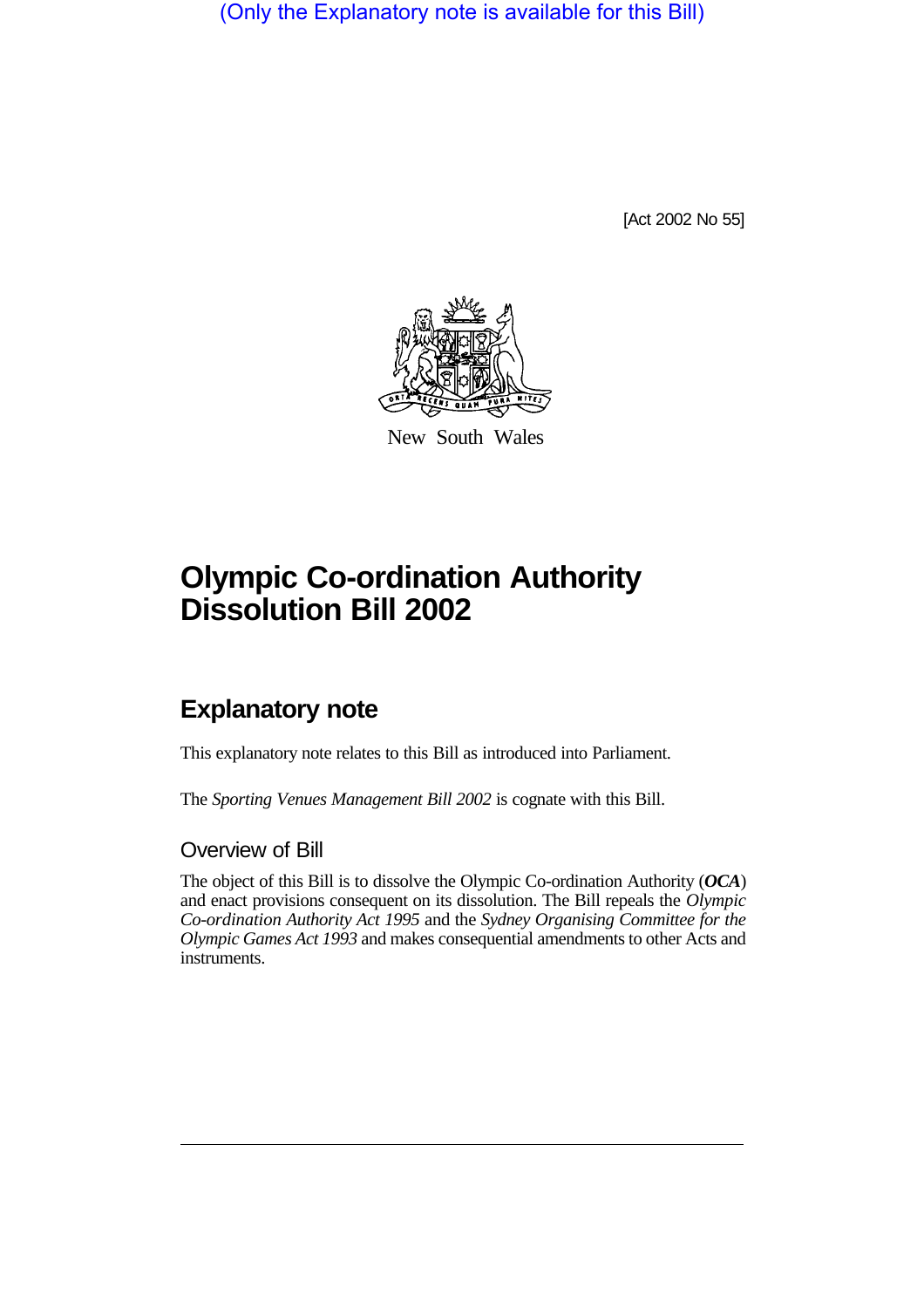Olympic Co-ordination Authority Dissolution Bill 2002 [Act 2002 No 55]

Explanatory note

## Outline of provisions

**Clause 1** sets out the name (also called the short title) of the proposed Act.

**Clause 2** provides for the commencement of the proposed Act on 1 July 2002.

**Clause 3** defines certain words and expressions used in the proposed Act.

**Clause 4** dissolves OCA.

**Clause 5** provides for the transfer of the remaining staff of OCA.

**Clause 6** transfers the assets, rights and liabilities of OCA. Those relating to:

- (a) the Sydney International Regatta Centre and Whitewater Stadium at Penrith Lakes are transferred to the corporation known as "Minister administering the *Environmental Planning and Assessment Act 1979*",
- (b) the Olympic Media Village site at Lidcombe, intellectual propertyarisingfrom the Olympic Games and the Paralympic Games and the records of certain Olympic entities are transferred to the Sydney Olympic Park Authority,
- (c) the Dunc Gray Velodrome at Bankstown, the Sydney International Equestrian Centre at Horsley Park, the Ryde Aquatic Leisure Centre and the Blacktown Olympic Centre are transferred to the corporation known as "Minister administering the *Sporting Venues Management Act 2002*",
- (d) certain insurance arrangements, obligations and entitlements in respect of certain debtors, matters relating to the Olympic Roads and Transport Authority, and certain obligations and entitlements of the Sydney Organising Committee for the Olympic Games are transferred to the Treasurer.

The residue are transferred to the Sydney Olympic Park Authority.

Clause 6 does not affect the transfer of the Sydney International Shooting Centre at Cecil Park. The transfer of that facility is dealt with in the proposed *Sporting Venues Management Act 2002*.

Clause 6 also provides for the making of claims by and against the Treasurer in respect of certain Olympic Games-related matters.

**Clause 7** sets out the effect of a transfer under clause 6.

**Clause 8** absolves a transferee from liability under the *Duties Act 1997* for duty that would otherwise be chargeable on the transfer.

**Clause 9** provides that references in instruments to OCA, in relation to an asset, right or liability transferred under the proposed Act, are taken to be references to the relevant transferee.

Explanatory note page 2